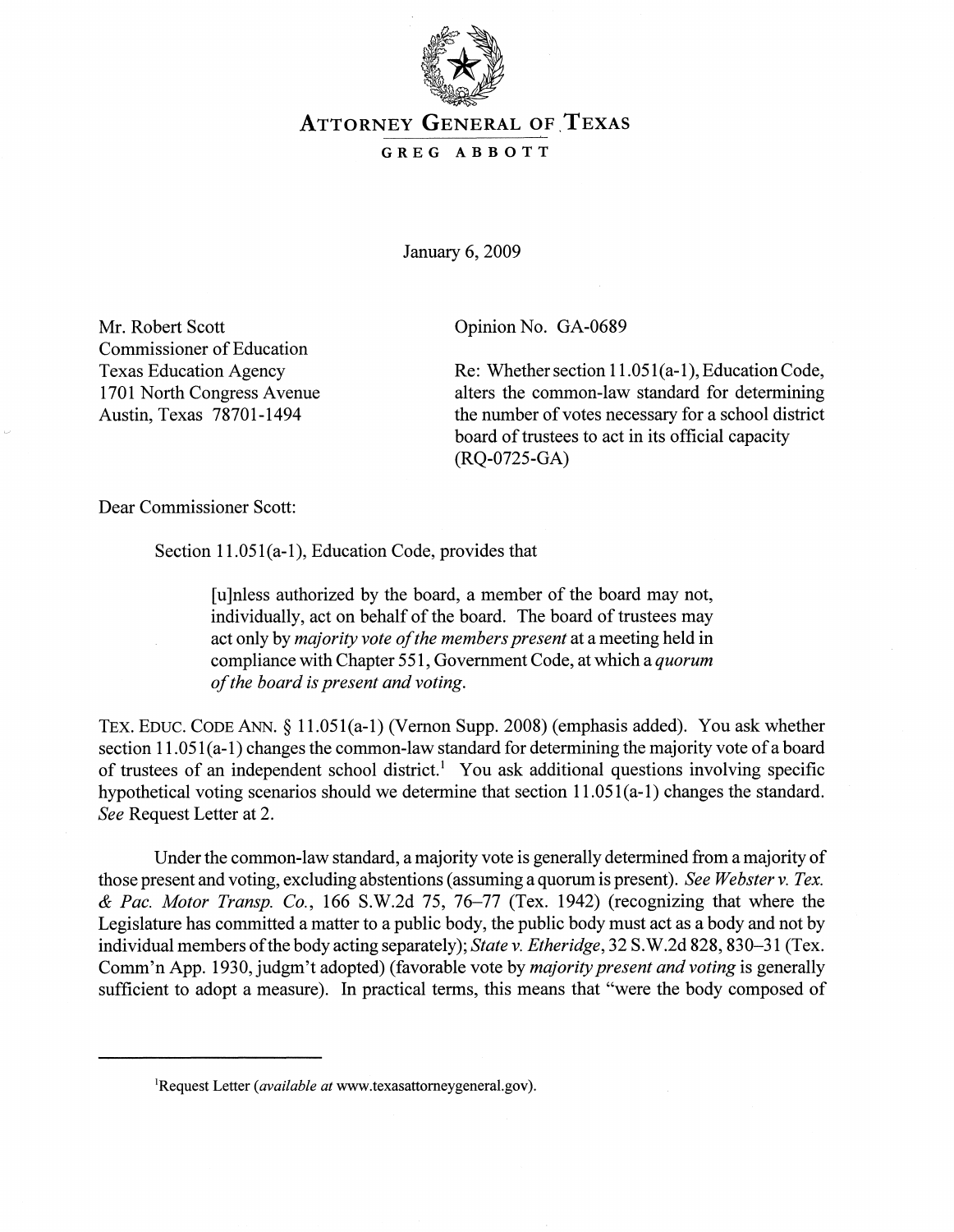twelve members, a quorum of seven could act, and a majority of that quorum, four, could bind the body."2 *Webster,* 166 S.W.2d at 77.

In construing statutes, the cardinal rule is to ascertain the intent ofthe Legislature. *See In re Canales,* 52 S.W.3d 698, 702 (Tex. 2001). With respect to the abrogation ofthe common-law, it is certainly true that "statutes can modify common law rules, but before we construe one to do so, we must look carefully to be sure that was what the Legislature intended." *Energy Serv. Co. of Bowie*, *Inc.* v. *Superior Snubbing Servs., Inc.,* 236 S.W.3d 190, 194 (Tex. 2007); *see also Gallagher Headquarters Ranch Dev., Ltd.* v. *City ofSan Antonio,* No. 04-07-00325-CV, 2008 WL 2828718, at \*6 (Tex. App.-San Antonio July 23, 2008, pet. filed); *Bruce* v. *Jim Walters Homes, Inc., 943* S.W.2d 121, 122–23 (Tex. App.—San Antonio 1997, writ denied).

As you point out, the text of section 11.051(a-l) does not itself answer your question. Request Letter at 1-2. You suggest that the phrase in section  $11.051(a-1)$ —"may act only by majority vote of the members present"—could be understood as a change to the common law by requiring a vote of a majority of the members physically present at the meeting. *Id.* at 1; *see also supra* note 2. And, you further suggest, the phrase—"at which a quorum is present and voting"-could be understood to change the common law by requiring a vote from each member of the quorum. Request Letter at 2; *see also supra* note 2. Or, you continue, the entire sentence could be seen as an attempt to codify the common-law standard, while also referring to the requirements ofthe Open Meetings Act.<sup>3</sup> *See* Request Letter at 2; *see also* TEX. GOV'T CODE ANN. §§ 551.002 (Vernon 2004) (requiring meetings of governmental bodies to be open to the public),  $551.001(3)(E)$ (Vernon Supp. 2008) (defining governmental body to include a school district board of trustees). We agree that on its face section 11.051(a-1) could be construed to alter how the majority vote of a school board is determined. But it is not clear from the text of section 11.051(a-l) that the Legislature intended to abrogate the common law with respect to the majority vote requirement. Before we construe section 11.051(a-I) to effect such a change we must "look carefully to be sure [the change of the common law is] what the Legislature intended." *Energy Serv. Co. of Bowie, Inc.*, 236 S.W.3d at 194. Accordingly, we consider extra-textual factors to determine whether the Legislature intended to change the standard. *See* TEX. GOV'TCODEANN. § 311.023(1)-(3) (Vernon 2005) (authorizing consideration of, among other things, the object sought to be obtained, the circumstances under which the statute was enacted, and the legislative history).

<sup>&</sup>lt;sup>2</sup>You provide factual scenarios to illustrate how section 11.051(a-1) might impose requirements that differ from the common-law standard. *See* Request Letter at 1-2. You describe a meeting of a seven-member board at which all seven members are present and at which a "motion received three votes for and two against with two abstentions." *Id.* Such a "measure would pass under the common-law rule but would not have received affrrmative votes ofa majority of the members present." *Id.* at 2. You also describe a seven-member board voting on a measure with two in favor, one against, and four abstentions. *See id*. In this scenario, the number of members fixed for a quorum would not have cast a vote. *See id*

 ${}^{3}$ If one were to construe section 11.051(a-1) to restate the existing requirement that a meeting comply with the Open Meetings Act and as a codification of the common-law standard, the phrase "and voting" is likely a misplaced modifier such that the section should be read as: "The board of trustees may act only by majority vote of the members present [and voting] at a meeting held in compliance with Chapter 551, Government Code, at which a quorum of the board is present."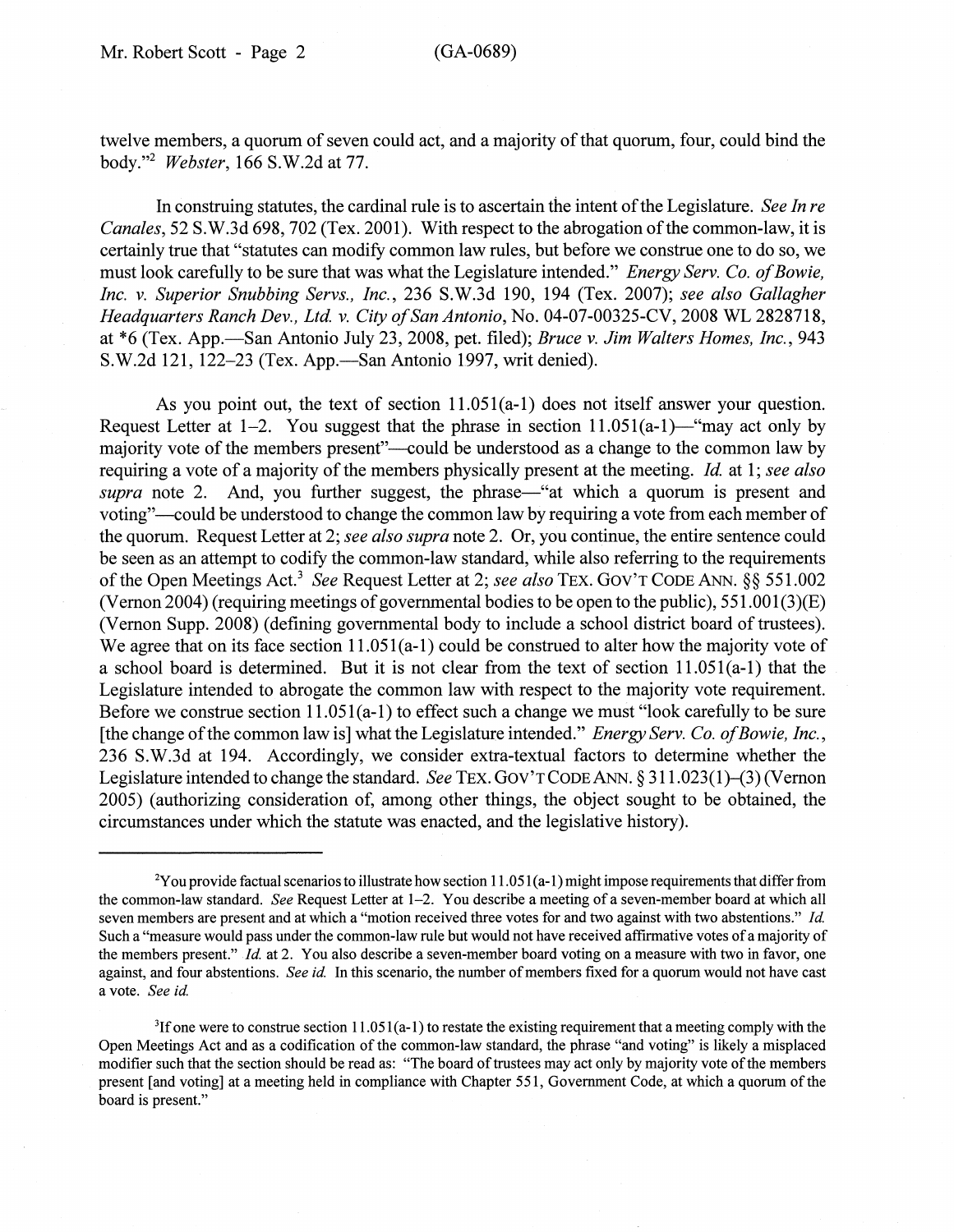The stated purpose of House Bill 2563 that enacted section 11.051(a-I) is to clarify "the precise roles of and relationship between [school district boards of trustees] and superintendents." Sen. Research Ctr., Bill Analysis, Tex. Comm. Substitute H.B. 2563, 80thLeg., R.S. (2007); *see also* Hearings on Tex. Comm. Substitute H.B. 2563 Before the Sen. Comm. on Educ., 80th Leg., R.S. (May 17, 2007, Part II) (statement of Senator Leticia Van de Putte) ("This [bill] really details the major responsibilities of [a] school board of trustee in a way that parallels the major responsibilities of the superintendent . . .. It clarifies the relationship. between the board of trustees and superintendent in carrying out the governance and management function of the school district."). And House Bill 2563 was enacted in circumstances under which anecdotal evidence and a newspaper article highlighted complaints against *individual* school board members that "relat[ed] to operating procedures, micromanagement of the district's. daily operations, and the threatening of district employees." Sen. Research Ctr., Bill Analysis, Tex. Comm. Substitute H.B. 2563, 80th Leg., R.S. *(2007); see also* Hearings on Tex. H.B. 2563 Before the House Comm. on Pub. Educ., 80th Leg., R.S. (Apr. 17, 2007) (statement of Representative Kelly Hancock) (referring to article in Fort Worth Star Telegram discussing complaints made to Texas Education Agency about individual school board members' inappropriate involvement in operations of school district).

. Moreover, the legislative history of House Bill 2563 indicates that the bill was meant to define the role of a school board member and distinguish it from the role of a superintendent—as a kind of job description for a board trustee. In the hearings before the House Committee on Public Education and the Senate Committee on Education, the testimony of witnesses and the bill's authors focused solely on the provisions in the bill pertaining to the respective authority of, and relationship between, the school board and the superintendent. *See* Hearings on Tex. H.B. 2563 Before the House Comm. on Pub. Educ., 80th Leg., R.S. (Apr. 17, 2007) (statements of Representative Kelly Hancock; David Duty, Tex. Ass'n Sch. Bds.; Mike Moses, Tex. Bus. & Educ. Coal.); Hearings on Tex. Comm. Substitute H.B. 2563'Before the Sen. Comm. on Educ., 80th Leg., R.S. (May 17, 2007, part II) (statement of Senator Leticia Van de Putte). The purpose, circumstances of enactment, and the legislative history indicate to us that the Legislature intended House Bill 2563 to better define the role of a school board trustee and to segregate the board's role and duties from those of the superintendent, particularly with respect to governance and management duties. There is no indication that the Legislature intended to alter the common-law majority vote requirement for a school district board of trustees.

Thus, absent clear indication in the text of section  $11.051(a-1)$  that the Legislature intended to abrogate the common-law standard for determining a majority vote, and because we find no indication in the extra-textual considerations of any such legislative intent, we conclude that section 11.051(a-I) does not change the standard for determining the number ofvotes necessary for a school district board of trustees to act in its official capacity. Because we answer your first question in the negative, we need not address your additional questions.